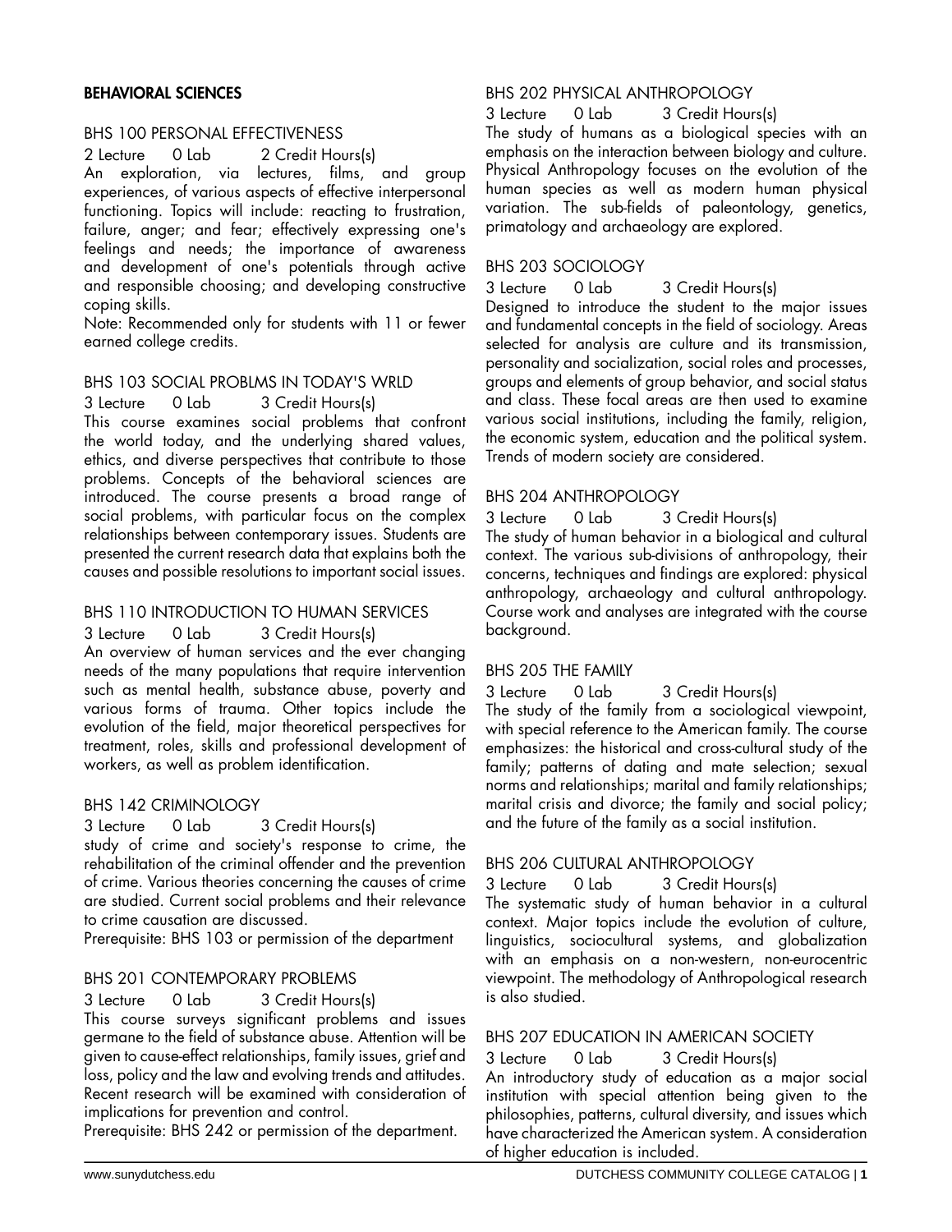# BHS 209 RACIAL AND ETHNIC RELATIONS

3 Lecture 0 Lab 3 Credit Hours(s) Racial, cultural and ethnic minority groups in American society. The nature and patterns of interaction are examined, including contact, conflict, assimilation, acculturation, pluralism and segregation. Current situations are stressed. Prerequisite: BHS 103 or permission of the department

# BHS 210 THE SOCIOLOGY OF RELIGION

3 Lecture 0 Lab 3 Credit Hours(s)

The sociological interpretation of religion is the empirical study of religion as a social institution. Major issues in the analysis of religion include: the origins of religion; the functions of religion; the relation of religion and society; types of religious authority; liberation theology and contemporary world religious movements; women, race, and sex and religion; religion and social and cultural differentiation.

# BHS 212 CHILD ABUSE

3 Lecture 0 Lab 3 Credit Hours(s) A systematic examination of child physical and sexual abuse. Various historical factors, dynamics, and symptoms will be discussed using theoretical and empirical constructs.

# BHS 214 INTRO TO WORLD ARCHAEOLOGY

3 Lecture 0 Lab 3 Credit Hours(s) An Introduction to the study of Archaeology, which gives voice to ancient civilizations by examining the material products of their shaping hands and thinking minds. Archaeology begins with an introduction to the methods employed in modern archaeology and then proceeds to examine the earliest cultures and civilizations to emerge in human history, from the ancient Sumerians to the Bronze Age people of Britain to the magnificent Inca of Peru.

# BHS 215 FIELD ARCHAEOLOGY

## 2 Lecture 2 Lab 3 Credit Hours(s) This course is designed for the beginning archeology student who wishes to gain practical, hands-on experience in field excavation; the course consists of classroom study in field techniques and actual field excavation. Topics include history, survey, dating, field techniques, laboratory techniques, curation and report writing. Special emphasis is placed on New York State Archaeology and the requirement of the New York State Office of Parks, Recreation and Historic Preservation. The field excavation will take place on landscapes publicly held by the citizens of Dutchess County where the commercial excavation would be prohibitive. Sites that have been assessed as endangered by the State Archaeologists will be given priority.

# BHS 216 SOCIOLGY OF HLTH & MED IN U.S.

3 Lecture 0 Lab 3 Credit Hours(s) This course introduces the student to sociological phenomena as they relate to human health and diseases, mainly in the United States, but also with some consideration of health organizations, philosophy and delivery in the other areas of the world. Included in the course are comparative distributions of diseases among different population groups, individual responses, attitudes and beliefs toward health and illness, medical care providers and organizations, financing and delivery of health care, and the roles of social factors in the etiology and outcome of diseases.

# BHS 220 COMPARATIVE SOCIAL SYSTEMS I

1 Lecture 4 Lab 3 Credit Hours(s) This course provides an opportunity to experience firsthand operation of selected social systems for comparison and contrast to those in the United States. The social systems considered and the international settings may vary from one offering to the next. Consult the master schedule of courses for details.

## BHS 221 COM SOC SYSTEMS IN US AN AB II

1 Lecture 2 Lab 2 Credit Hours(s) For selected students.

Note: May be offered as an independent course or in conjunction with BHS 220 and/or 222. Prerequisite: Permission of the department

# BHS 222 COM SOC SYS IN US & ABROAD III

1 Lecture 2 Lab 2 Credit Hours(s)

For selected students.

Note: May be offered as an independent course, or in conjunction with BHS 220 and/or BHS 221. Students must register for both a lecture and a lab. 1 Lecture, 2 Lab, 2 Credit Hours.

Prerequisite: Permission of the department

# BHS 231 TOPICS IN BHS I

1 Lecture 0 Lab 1 Credit Hours(s)

This course is designed to explore a specific topic area in the Behavioral Sciences in greater depth than would occur in an introductory level offering. The topics will vary and may be drawn from Anthropology, or from Sociology, or from any of their various, applied sub-fields. The classroom instruction will amount to a period five weeks of the semester, or its equivalent in formal lecture/ discussion.

# BHS 232 TOPICS IN BHS II

2 Lecture 0 Lab 2 Credit Hours(s) Similar to BHS 231, except that the instructional time will take place over a period of 10 weeks of the semester, or its equivalent in formal lecture/discussion.